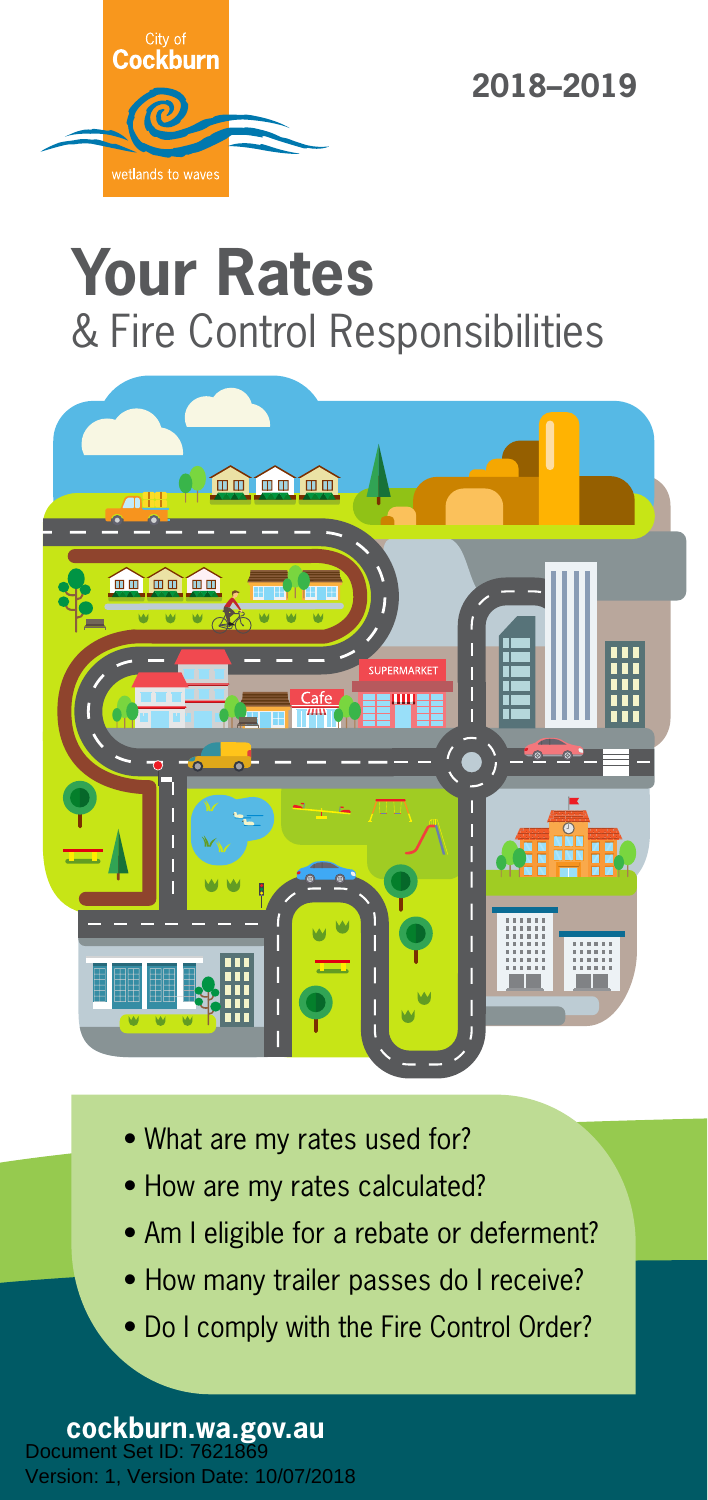# **SmartRates**

SmartRates makes it easier to manage your rate payments:

- Smaller, regular and more manageable payments – 22 or 43 payments per year, you decide!
- Less administration fees
- Continuous direct debit no more having to remember to pay on time!

#### **Now that's smart!**

Find out more at cockburn.wa.gov.au/smartrates rates@cockburn.wa.gov.au or 08 9411 3444.

This document is available in alternative formats upon request

Document Set ID: 7621869<br>Version: 1, Version Date: 10/07/2018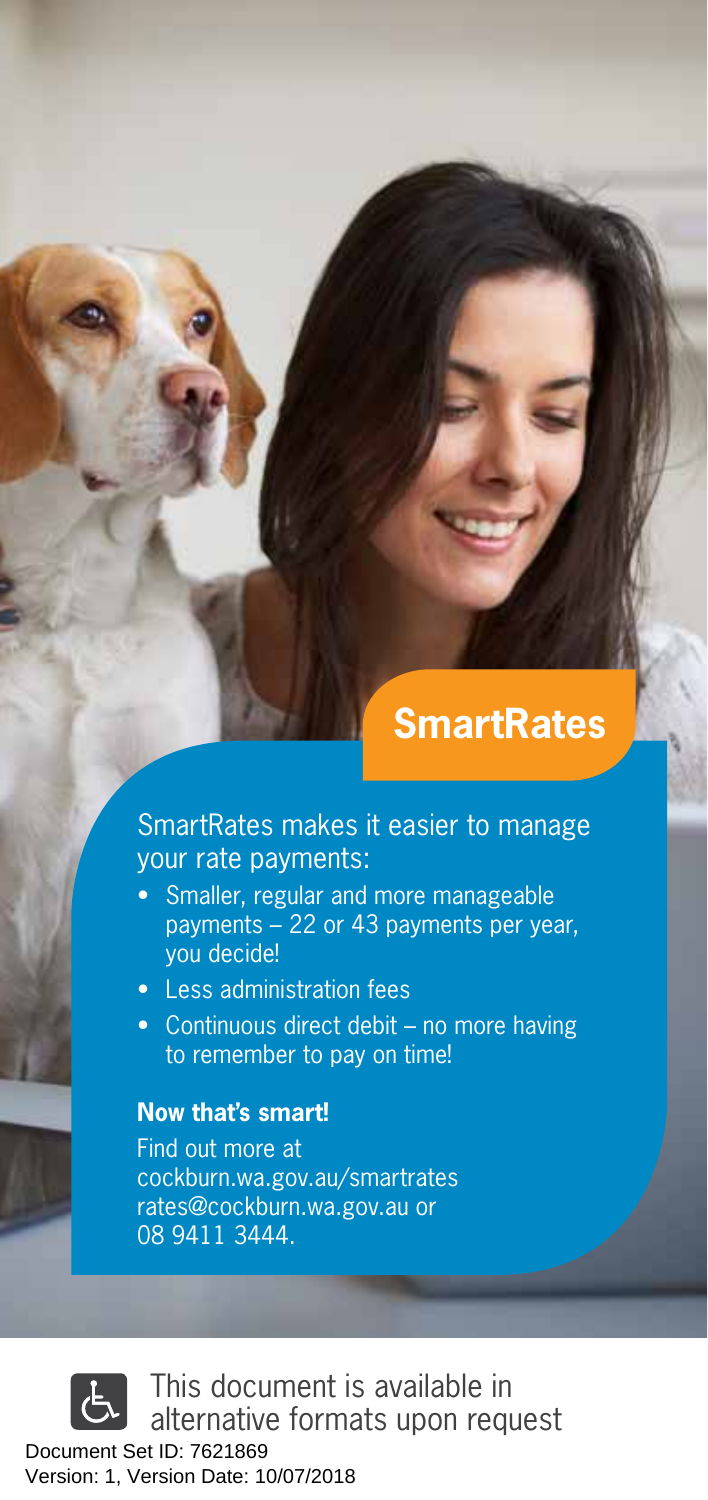

#### **Dear Ratepayer,**

**The City of Cockburn is proud of its financial viability and long-term sustainability, again delivering quality services and facilities and low rates despite rising costs, and all the while returning a small surplus for the tenth consecutive year.**

Rates will increase by 1.90 per cent for households in 2018/19, less than the average metropolitan increase of 2.23 per cent.

Overall, the average 'residential improved' ratepayer will pay an extra 56 cents per week after concession and for those on the minimum payment rate the increase will be 48 cents per week. This excludes the State Government's Emergency Services Levy.

This year \$40.9M will be spent on capital assets including roads, drainage, parks and community infrastructure.

Projects of note include stage one of the Wetlands Education Centre Precinct, year two funding for the Lakelands Hockey Facility and Clubrooms, infrastructure at Port Coogee Marina, a nature playground at Coolbellup's Len Packham Reserve, the Spearwood Avenue Bridge between Yangebup Road and Barrington Street, and Jandakot Road from Berrigan Drive to Solomon Road, just to name a few.

Keeping our City as attractive as ever remains a top priority, with the City spending more than \$7.7M on new and improved parks and environmental projects and \$1.19M on footpaths.

The City will continue its SmartRates initiative after a successful launch in 2017, and anticipates an increase in the 5,000 ratepayers who currently choose either weekly or fortnightly direct debit payment options, allowing greater convenience and assisting affordability.

**Logan K Howlett, JP** MAYOR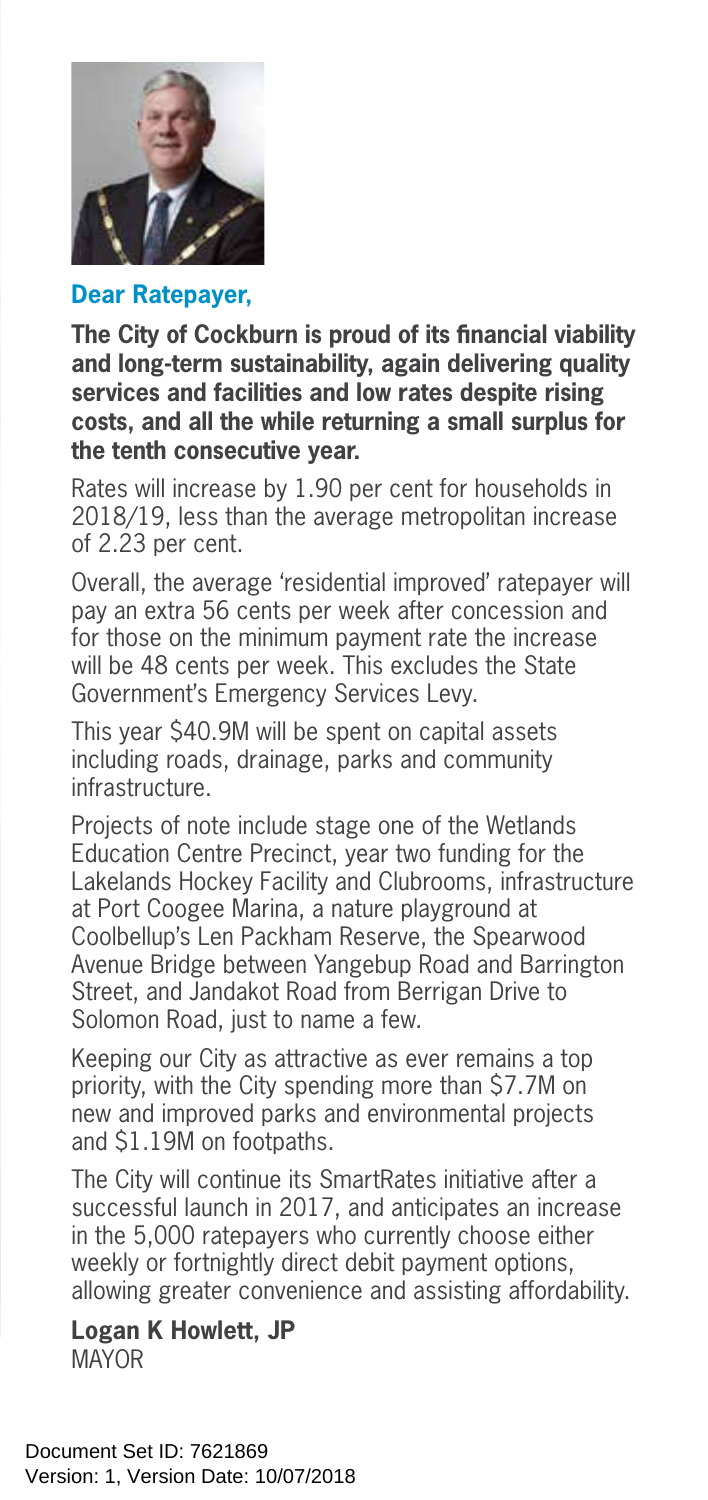# Budget Highlights 2018/19

| <b>Highlights</b>                                                                                                                                                                                 | <b>\$ Million</b> |
|---------------------------------------------------------------------------------------------------------------------------------------------------------------------------------------------------|-------------------|
| Roads - Jandakot Rd (Berrigan Dr to<br>Solomon Rd Stage 1), Karel Ave (Berrigan<br>Dr to Farrington Rd), North Lake Rd<br>(Phoenix Rd to Bibra Dr), Jandakot Rd<br>(right turn to Louisiana Glen) | 6.1               |
| Bridge - Spearwood Avenue Bridge<br>(Yangebup Rd to Barrington St)                                                                                                                                | 3.3               |
| <b>Wetlands Education Centre</b>                                                                                                                                                                  | 2                 |
| <b>Hockey Facility &amp; Clubrooms</b><br>- Lakelands Reserve                                                                                                                                     | $\overline{2}$    |
| <b>Operations Centre Stage 2</b>                                                                                                                                                                  | 1.8               |
| <b>Community Grants and Donations</b>                                                                                                                                                             | 1.4               |
| Master Plans - Coogee Beach<br>and Bibra Lake                                                                                                                                                     | 1.2               |
| Port Coogee Marina Infrastructure                                                                                                                                                                 | 1                 |
| <b>Free Community Events</b>                                                                                                                                                                      | 0.7               |
| Nature Play - Len Packham Reserve,<br>Coolbellup                                                                                                                                                  | 0.5               |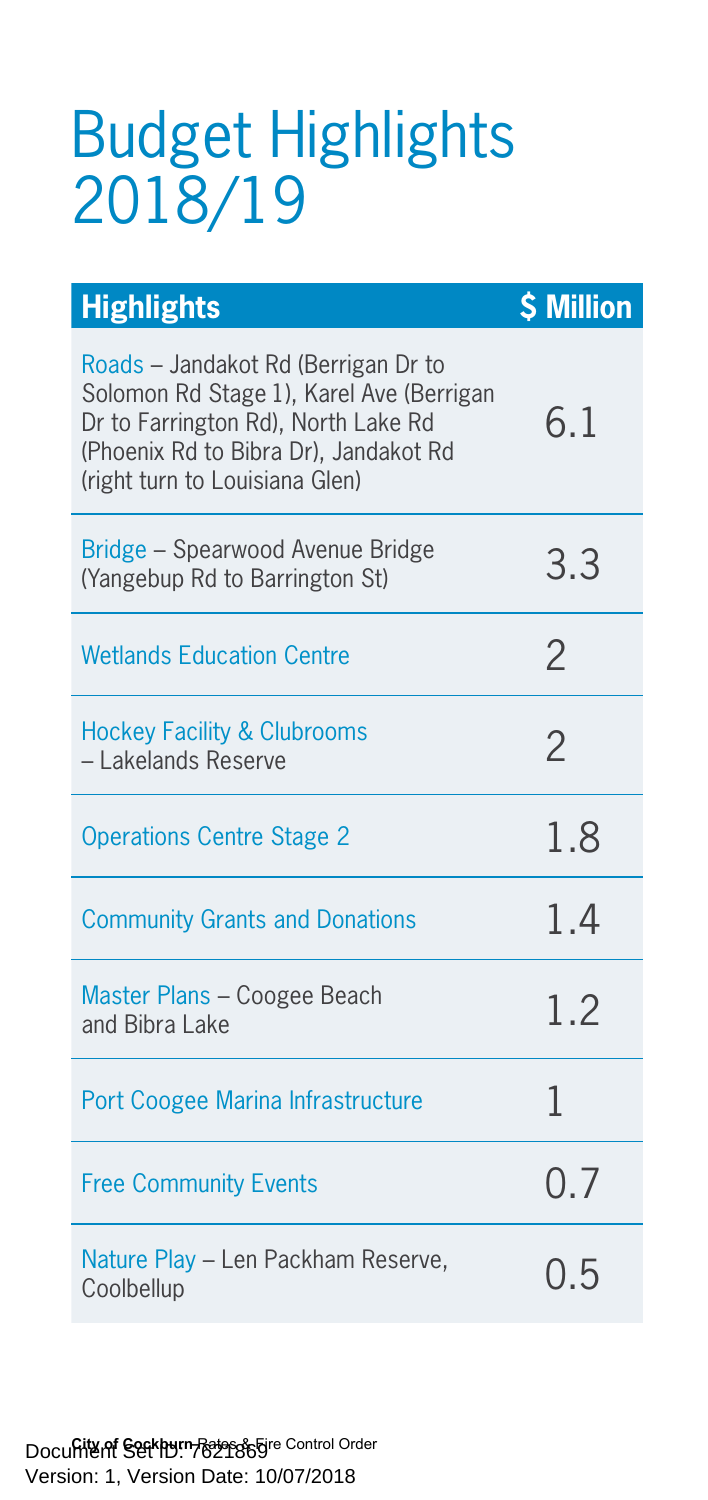# **Contents**

| Am I eligible for a rebate or deferment? 10   |  |
|-----------------------------------------------|--|
| What rebates and deferments are available? 10 |  |
|                                               |  |
| What if my circumstances change?  11          |  |
|                                               |  |
| What's happening in my community? 12          |  |
|                                               |  |

T

m n

П

M. M)  $\Delta$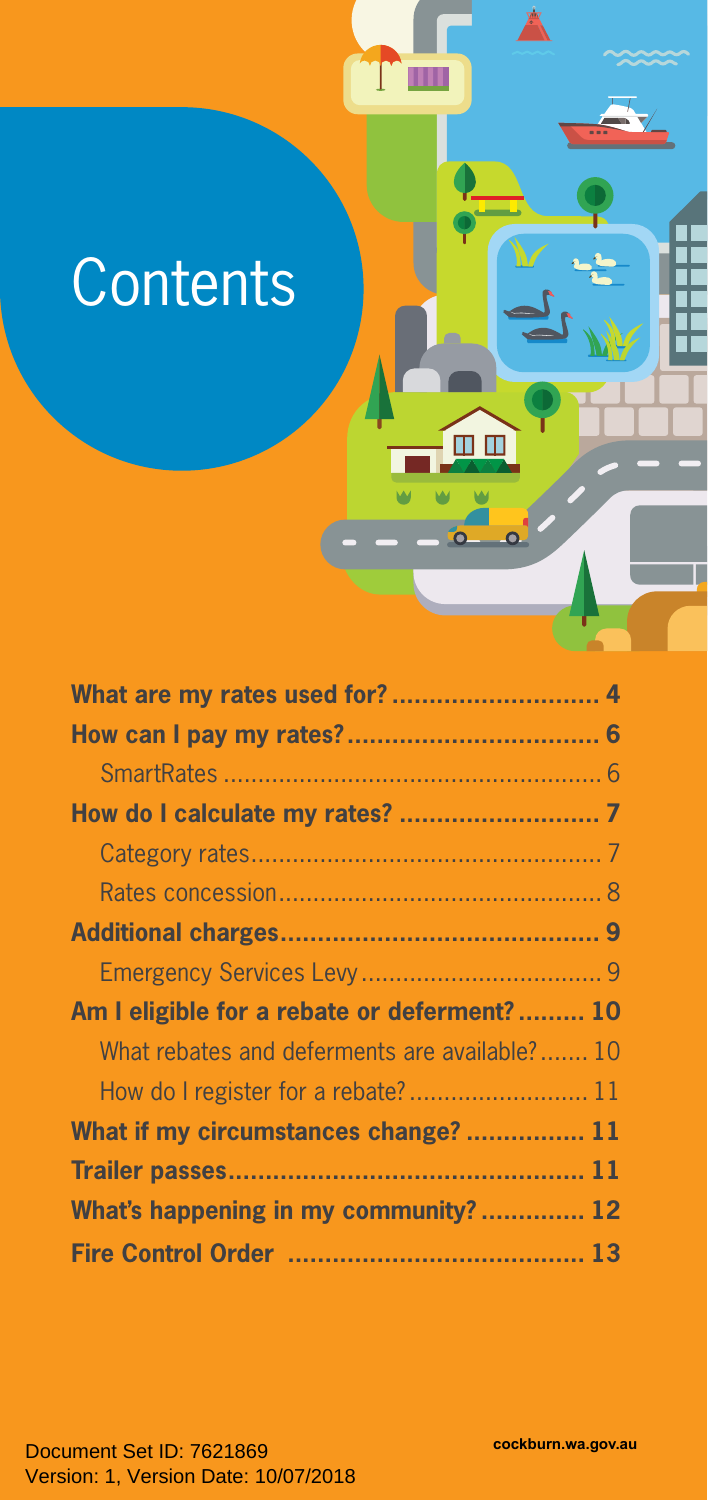# What are my rates used for?

The City uses rates to fund a range of essential services, with the following funds (percentage of total spend) allocated for 2018/19.

#### **Funds allocated for 2018/19 (percentage of total spend)**

| <b>Waste collection</b>                     | $\frac{0}{0}$                                                                 |                |  |
|---------------------------------------------|-------------------------------------------------------------------------------|----------------|--|
| ⊕                                           | Waste collection & disposal                                                   | 17             |  |
| <b>Built environment</b>                    |                                                                               |                |  |
| $/$   $\setminus$                           | Roads, footpaths, cycle paths,<br>drains & sumps                              | 17             |  |
| $P_{\! \! \! \! \textrm{m}}$                | Parks/infrastructure & streetscapes                                           | 15             |  |
| 라                                           | Land development, planning<br>& building permits                              | 5              |  |
| <b>ia</b> b                                 | Buildings, fleet & plant                                                      | 4              |  |
| <b>People</b>                               |                                                                               |                |  |
| ╩                                           | Recreation, sport & leisure                                                   | 13             |  |
| M                                           | Community development – child care,<br>youth, family, aged/disabled & seniors | 10             |  |
| $\mathbb{P}$                                | Governance                                                                    | 7              |  |
| $\mathbb{I}^{\mathsf{u}}$                   | Libraries                                                                     | 4              |  |
| ၐႝ                                          | Community safety                                                              | 4              |  |
| ြုပ                                         | Health – people & environment                                                 | $\overline{2}$ |  |
|                                             | Arts, culture & events                                                        | $\overline{2}$ |  |
| <b>Other</b>                                |                                                                               |                |  |
| <b>Boo</b>                                  | Administration                                                                |                |  |
| <b>TOTAL FUNDS ALLOCATED</b><br>FOR 2018/19 |                                                                               | <b>S148M</b>   |  |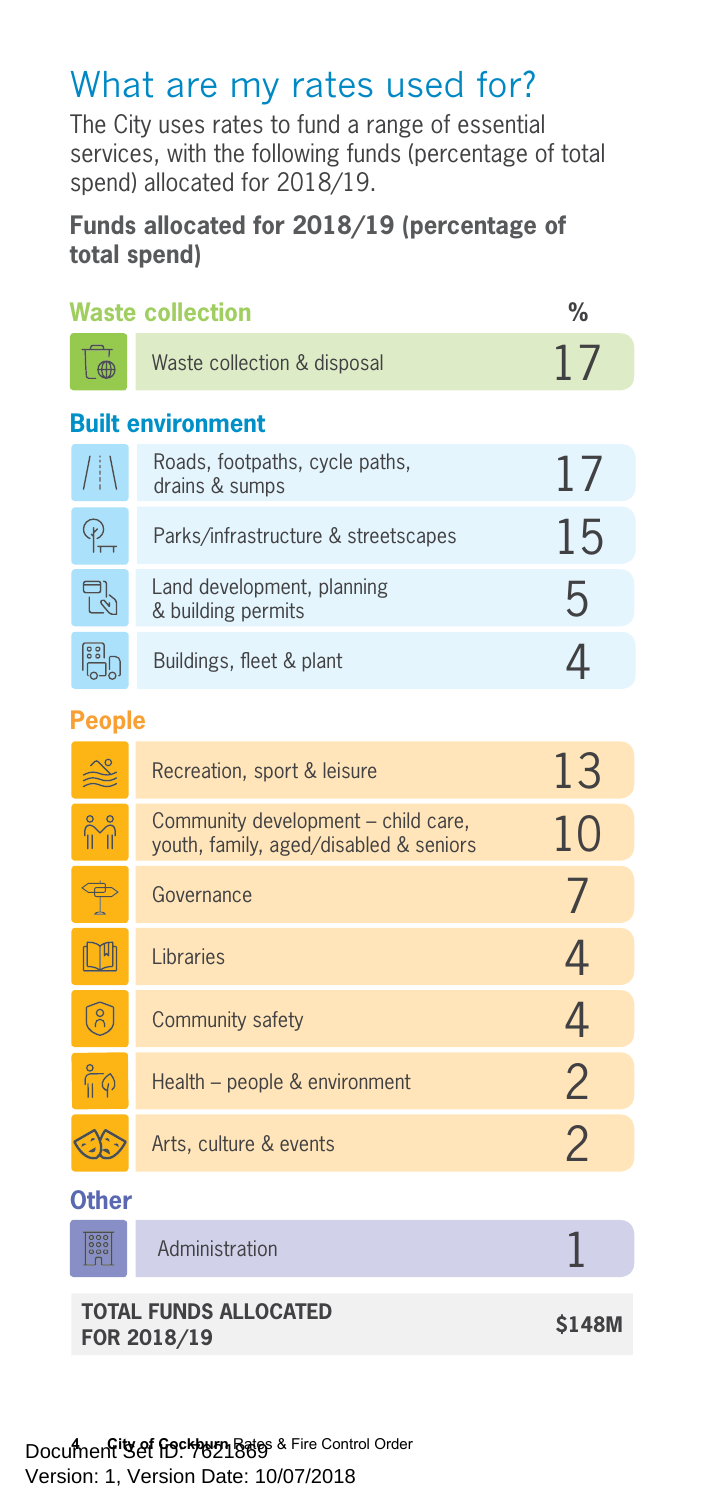Throughout any given year we conduct a variety of community consultation forums to ask what services are important to you. This feedback is incorporated into our plans and subsequent provision of community services.

Below are the top services that you have told us are important to you.

*Note: Some of these services receive income (fees, grants etc) which are not accounted for in the figures used here.*

#### **Services most important to you**



*Source: City of Cockburn Community Scorecard 2018.*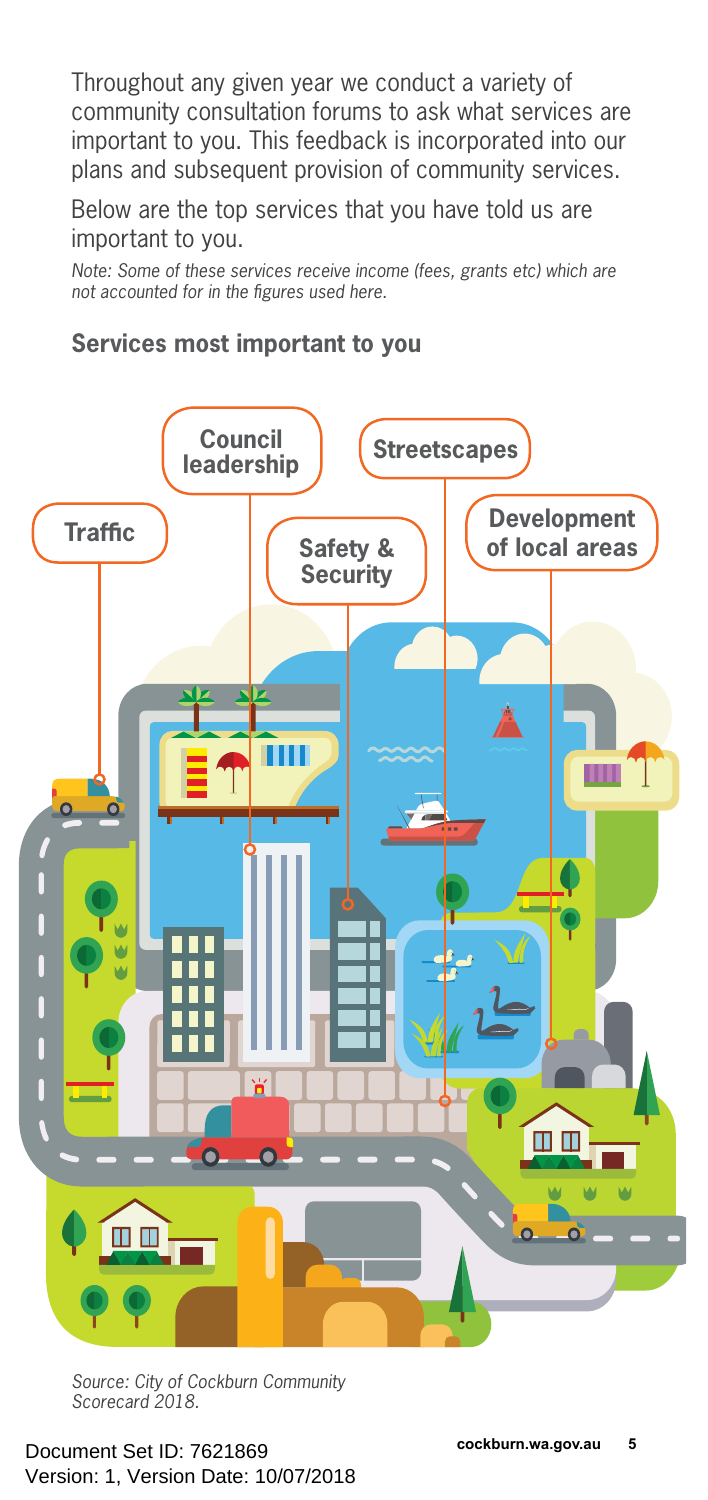## How can I pay my rates?

Rates can be paid in full by 24 August 2018 or in instalments DUE on the following dates:

4th instalment 8 March 2019

1st instalment 24 August 2018<br>2nd instalment 26 October 2018 26 October 2018 3rd instalment 4 January 2019



Sign up to **eRates** and receive your rates by EMAIL – less paper, less manual filing and no more lost or forgotten notices!

Sign up at **cockburn.wa.gov/erates**

#### **SmartRates**

SmartRates makes it easier for households to manage their rate payments throughout the year by allowing weekly or fortnightly payments. You have the option of making 22 or 43 payments from 24 August 2018 to 14 June 2019.

SmartRates also means less administration fees, and the direct debit continues year after year, meaning you don't have to remember to pay by a certain time – it's that easy!

To pay your rates, please refer to the payment options stated on your rates notice. You can set up direct debit from a savings or cheque account to manage these payments.

Ratepayers experiencing genuine hardship can contact the City to discuss and implement other alternative payment arrangements.

#### **REMINDER**

Payments will automatically continue for ratepayers who signed up for SmartRates in the 2017/18 financial year, unless the City is notified in writing before the 22 August 2018.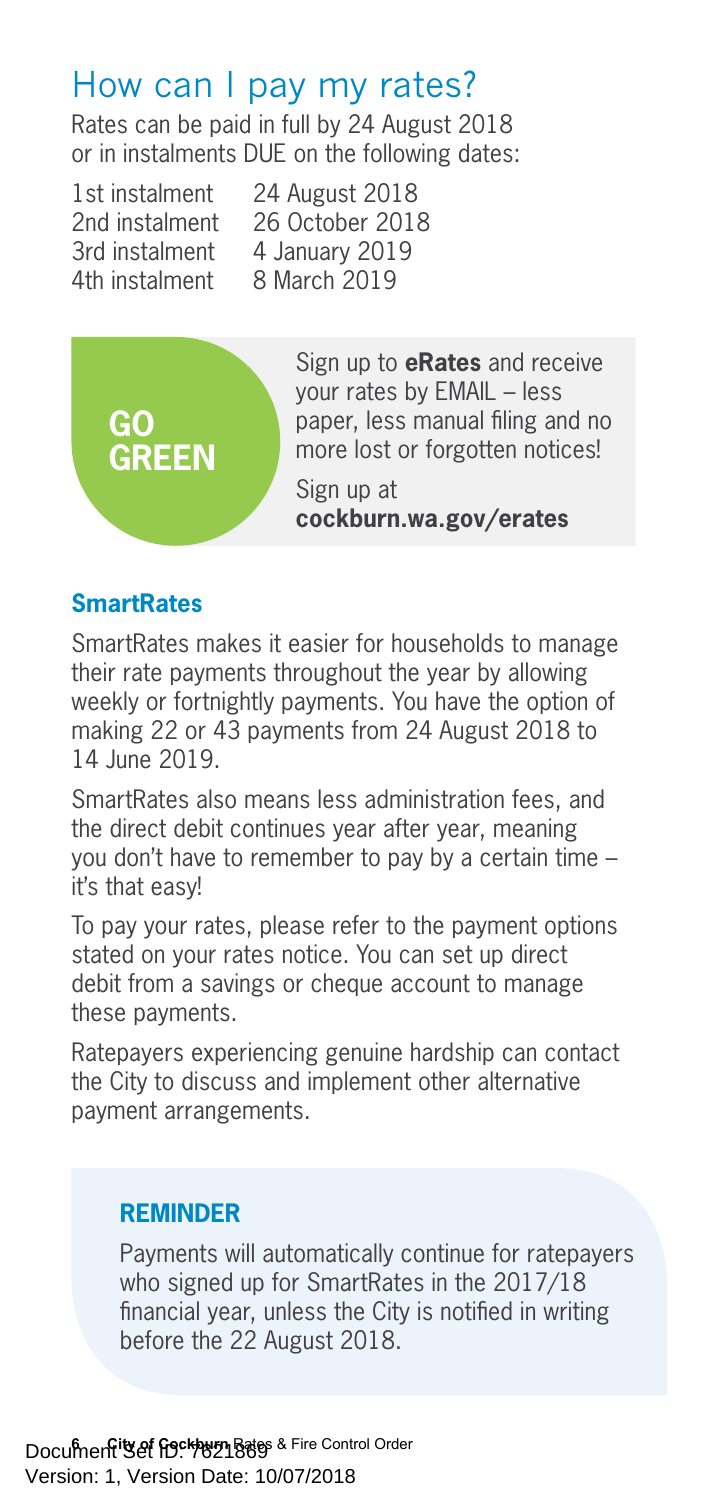# How do I calculate my rates?

| Rates $\zeta$ = GRV OR UV x Category Rate<br>- any Rates Concessions<br>(for single improved residential only) |                                                   |  |  |
|----------------------------------------------------------------------------------------------------------------|---------------------------------------------------|--|--|
| $GRV =$                                                                                                        | Your property's estimated<br>YEARLY RENTAL INCOME |  |  |
| $UV =$                                                                                                         | Your property's estimated<br>SAI F VALUE          |  |  |

Property values are based on either the Gross Rental Valuation (GRV) or the Unimproved Value (UV). GRV is the most common valuation method in the City of Cockburn as UV is mainly used for rural land uses including farms, market gardens, nurseries and turf farms to name a few.

Your property's GRV or UV are stated on your rates notice at the top right hand corner and are supplied to the City by the Valuer General through Landgate.

#### **Category rates**

| <b>Category</b>                                                                                                            | <b>Rate</b><br>(\$) | <b>Minimum</b><br>amount (\$) |
|----------------------------------------------------------------------------------------------------------------------------|---------------------|-------------------------------|
| <b>Gross Rental Value (GRV)</b>                                                                                            |                     |                               |
| Improved Residential                                                                                                       | 0.07458             | 1,328                         |
| <b>Improved Commercial</b><br>& Industrial                                                                                 | 0.07829             | 771                           |
| Improved Commercial -<br>Caravan Park                                                                                      | 0.10474             | 771                           |
| Vacant                                                                                                                     | 0.08825             | 741                           |
| <b>Unimproved Value (UV)</b>                                                                                               |                     |                               |
| <b>Rural General</b>                                                                                                       | 0.00263             | 940                           |
| <b>Rural Vacant Land</b>                                                                                                   | 0.00405             | 940                           |
| <b>Other</b>                                                                                                               |                     |                               |
| Specified Area -<br>Port Coogee, Port<br>Coogee Waterways<br>& Cockburn Coast                                              | 0.012442            | N/A                           |
| Bibra Lake Sewer Stage 1                                                                                                   | 0.020204            | N/A                           |
| A minimum payment amount applies to each category rate.<br>except for specified area rates.<br>ومدامس ومستحققات والمتسارين |                     |                               |

**6 Cocument Set ID: 7621869 Cockburn.wa.gov.au** Version: 1, Version Date: 10/07/2018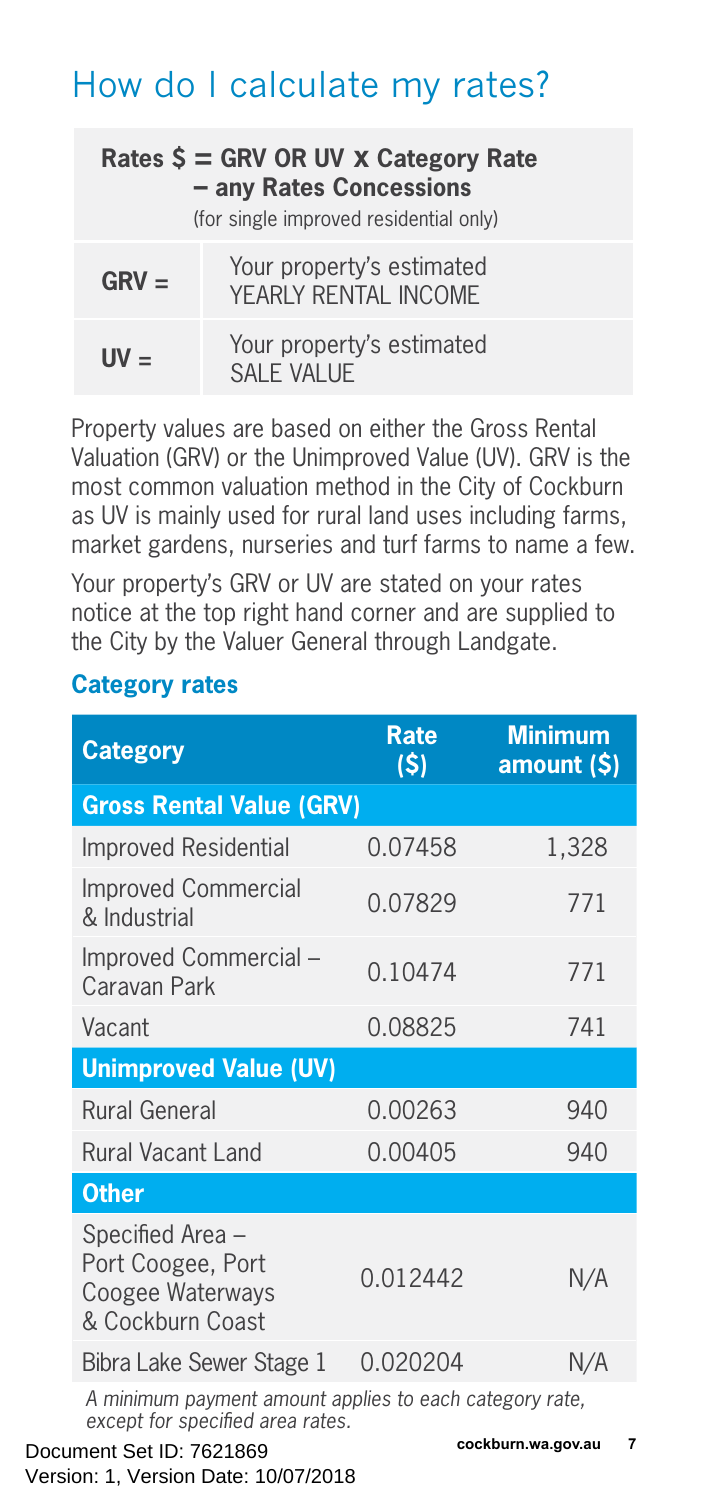#### **Rates concession**

You are eligible for a rates concession if you have a single dwelling under the 'Improved Residential' property category and your property's GRV value is above the adopted concession threshold of \$20,690. The concession ensures that the yearly rates increase for each single improved residential property doesn't exceed the percentage set by Council in its annual budget. This is necessary as waste and security charges were previously incorporated into general rates.

The concession is calculated using a rate of \$0.02763 multiplied by the amount of GRV your property is over the threshold.

| <b>Example: Single Residential</b><br>S<br>Property with a GRV of \$25,000                     |            |  |  |  |
|------------------------------------------------------------------------------------------------|------------|--|--|--|
| Property's GRV (stated on rates notice)                                                        | 25,000     |  |  |  |
| Improved Residential category<br>$\mathbf{x}$<br>rate                                          | 0.07458    |  |  |  |
| $=$ Rates Payable (does not include any<br>other charges/levies applicable to the<br>property) | 1,864.50   |  |  |  |
| $-$ Concession<br>(see calculation below)                                                      | 119.08     |  |  |  |
|                                                                                                | \$1,745.42 |  |  |  |
| <b>Concession Calculation</b>                                                                  | \$         |  |  |  |
|                                                                                                |            |  |  |  |
| Property's GRV (stated on rates notice)                                                        | 25,000     |  |  |  |
| Concession GRV threshold                                                                       | 20,690     |  |  |  |
| GRV amount attracting concession                                                               | 4,310      |  |  |  |
| <b>x</b> Rate of Concession                                                                    | 0.02763    |  |  |  |
| <b>Concession</b>                                                                              | \$119.08   |  |  |  |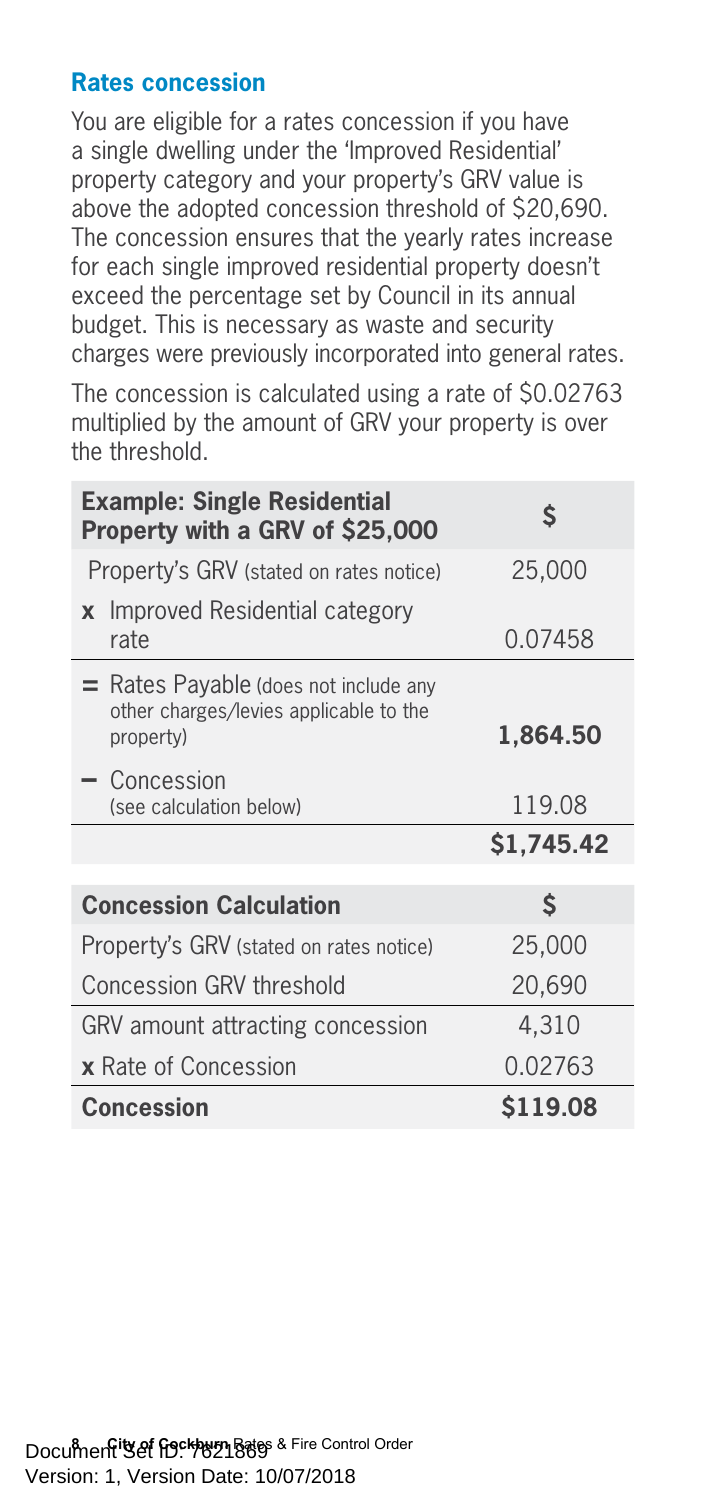# Additional charges

The following annual charges administered by the City of Cockburn are in addition to your rates and are shown on your rates notice as they apply to your specific property.

Further details regarding applicable fees and charges can be found in the City's Annual Budget 2018/19.

| <b>Rubbish &amp; Recycling</b>                                               | \$/Year |
|------------------------------------------------------------------------------|---------|
| Rubbish Service 240L<br>- Non-Residential Improved Property only             | 458     |
| 2 <sup>nd</sup> Rubbish Service                                              | 330     |
| 2 <sup>nd</sup> Recycle Service                                              | 70      |
| Surcharge to Unmanaged Bin Store                                             | 550     |
| <b>Rubbish Service</b><br>– Rate Exempt Properties                           | 510     |
| Mobile Bin Levy 240L                                                         | 100     |
| Shared Mobile Bin Levy 240L (Strata/<br><b>Grouped Housing Developments)</b> | 33      |
| <b>Other</b>                                                                 |         |
| Surcharge to Unit within a Complex                                           | 930     |
| Pool Inspection - Annual Levy                                                | 37.50   |
|                                                                              |         |

#### **Emergency Services Levy (ESL) – State Government charge**

The Emergency Services Levy is a compulsory charge for all property owners and is issued by the State Government. For more information contact the Department of Fire and Emergency Services (DFES) at dfes.wa.gov.au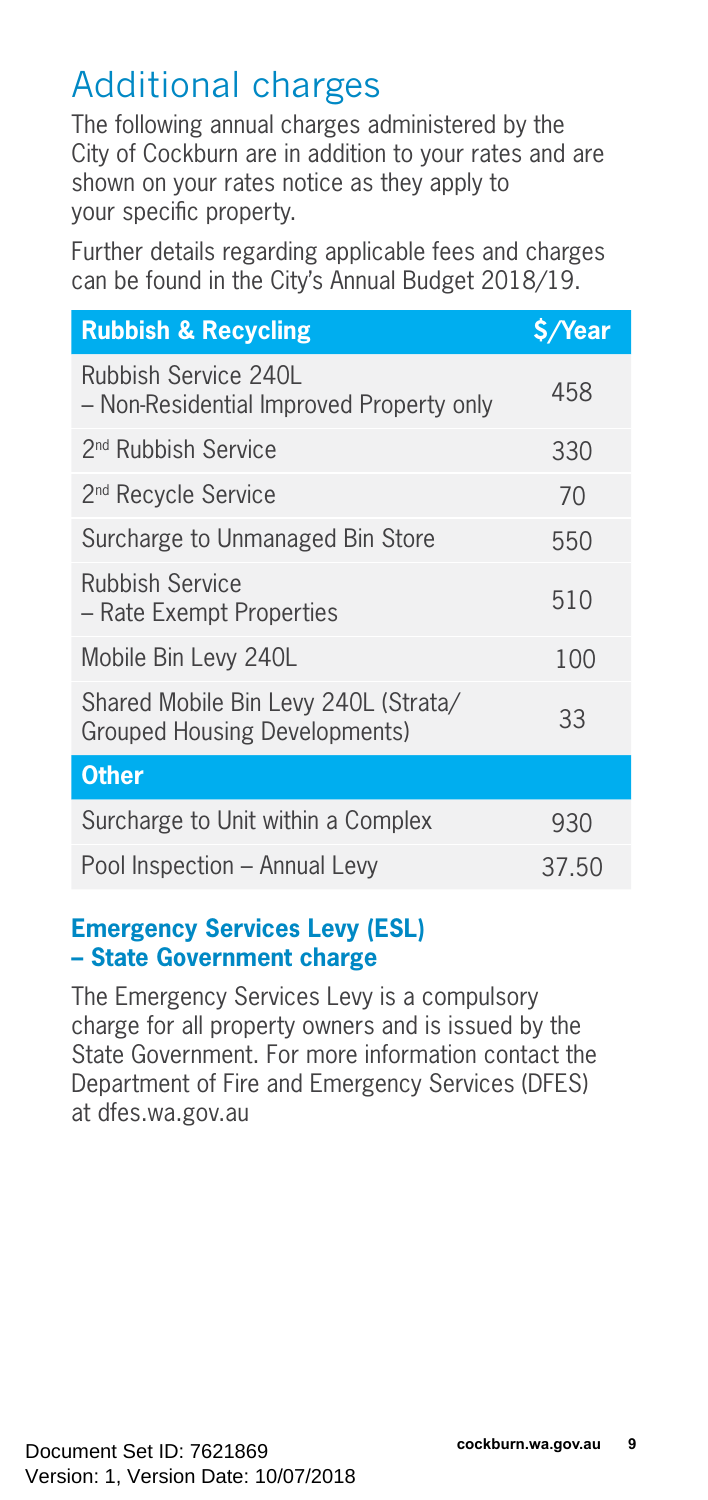## Am I eligible for a rebate or deferment?

To be eligible for a rebate or deferment as detailed in the Rebates and Deferments Act 1992, an applicant must:

- Be the owner, AND
- Reside at the property as of 1 July.

#### **What rebates and deferments are available?**

#### **Pensioners\*\***

To be classified as a pensioner you must meet the following requirements:

- Receive the pension AND hold a Pensioner Concession Card OR State Concession Card, OR
- Hold a Seniors Card issued by the Office of Seniors Interests AND a Commonwealth Seniors Health Card.

For pensioners who meet the eligibility criteria above, the following rebates and deferments are available:

- Rebate  $-50$  per cent off the current year's rates and ESL charge
- Limited to a maximum amount as set by the Office of State Revenue. The rebate will be limited to a cap of \$750 for the 2018/19 rating year
- Deferment of current year's rates and ESL charge. Part pensioners are not entitled to a deferment.

#### **Seniors**

To be classified as a senior you must meet the following requirement:

• Hold a Seniors Card issued by the Office of Seniors Interests.

Holders of BOTH a Seniors Card (issued by the Office of Seniors Interests) and a Commonwealth Seniors Health Card are entitled to the same concessions as a pensioner.

Those who hold ONLY a Seniors Card issued by the Office of Seniors Interests and meet the eligibility criteria are entitled to the following:

• Rebate of up to 25 per cent off the current year's rates and ESL charge only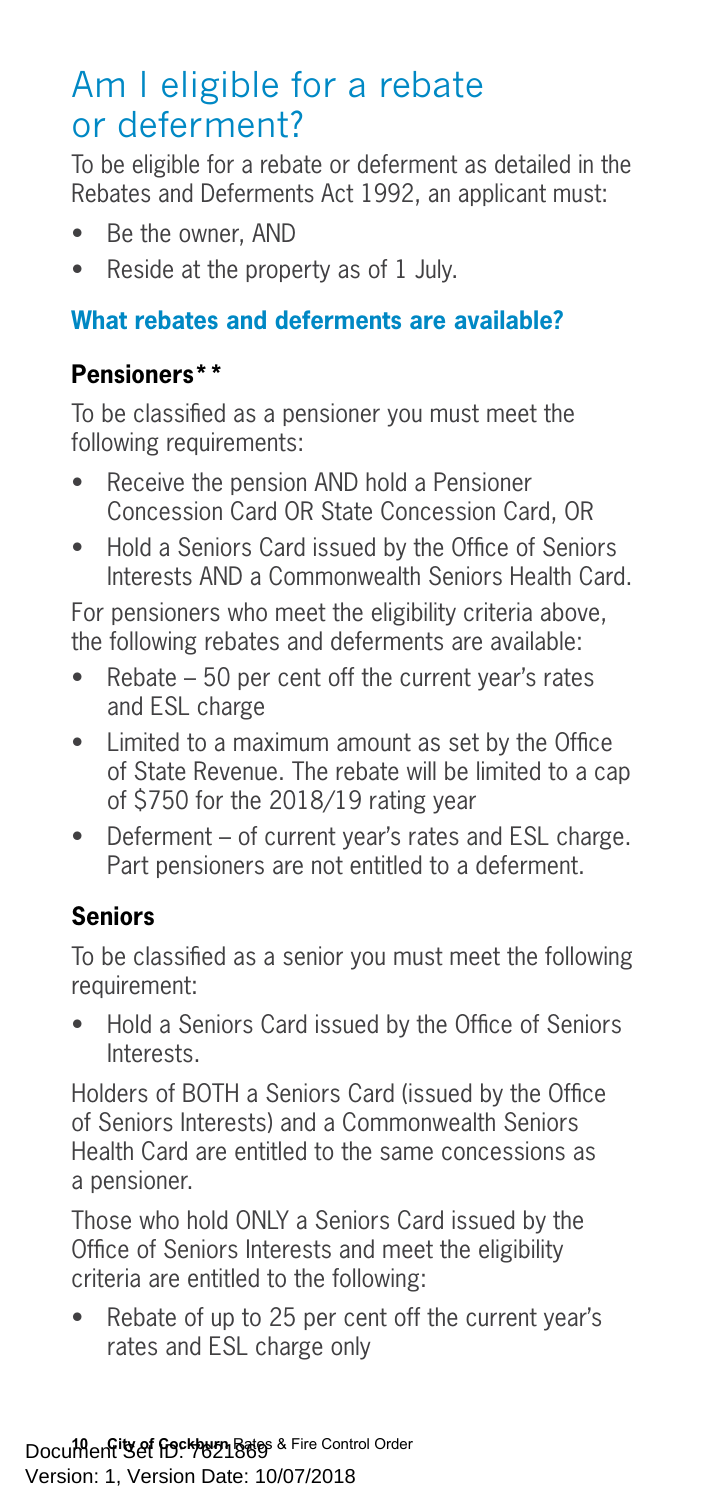- Limited to a maximum amount as set by the Office of State Revenue
- Seniors are not entitled to a deferment
- The rebate will be limited to a cap of \$100 for the 2018/19 rating year.

#### **How do I register for a rebate?**

To register for a rebate contact the Water Corporation, even if you are not a client on 1300 659 951 or visit watercorporation.com.au and follow the links to Concessions. Concessions only apply once your application has been registered.

A pro-rata rebate may be available from the date of registration for pensioners and seniors who become eligible after 1 July.

Part pensioners and part seniors may attract penalty interest on overdue amounts and proportional instalment costs.

Contact the City if you have rates arrears outstanding on your property and you meet the eligibility criteria. You may be able to enter into an arrangement that entitles you to a rebate or deferment.

## What if my circumstances change?

If your circumstances change in relation to your ownership or occupancy of the property, or your eligibility as a senior or pensioner, you must notify the City and the Water Corporation who will amend your registration as appropriate. Failure to do so may result in the cancellation of your rebate.

## Trailer passes

Six trailer passes are available for ratepayers of developed residential properties. The trailer pass vouchers are found on the annual rates notice which is barcoded for electronic scanning. Please keep your rates notice containing the passes and barcode in a safe place as replacements will not be issued.

Due to safety concerns, vehicles with pets will NOT be permitted to the Henderson Waste Recovery Park. EFTPOS facilities are available.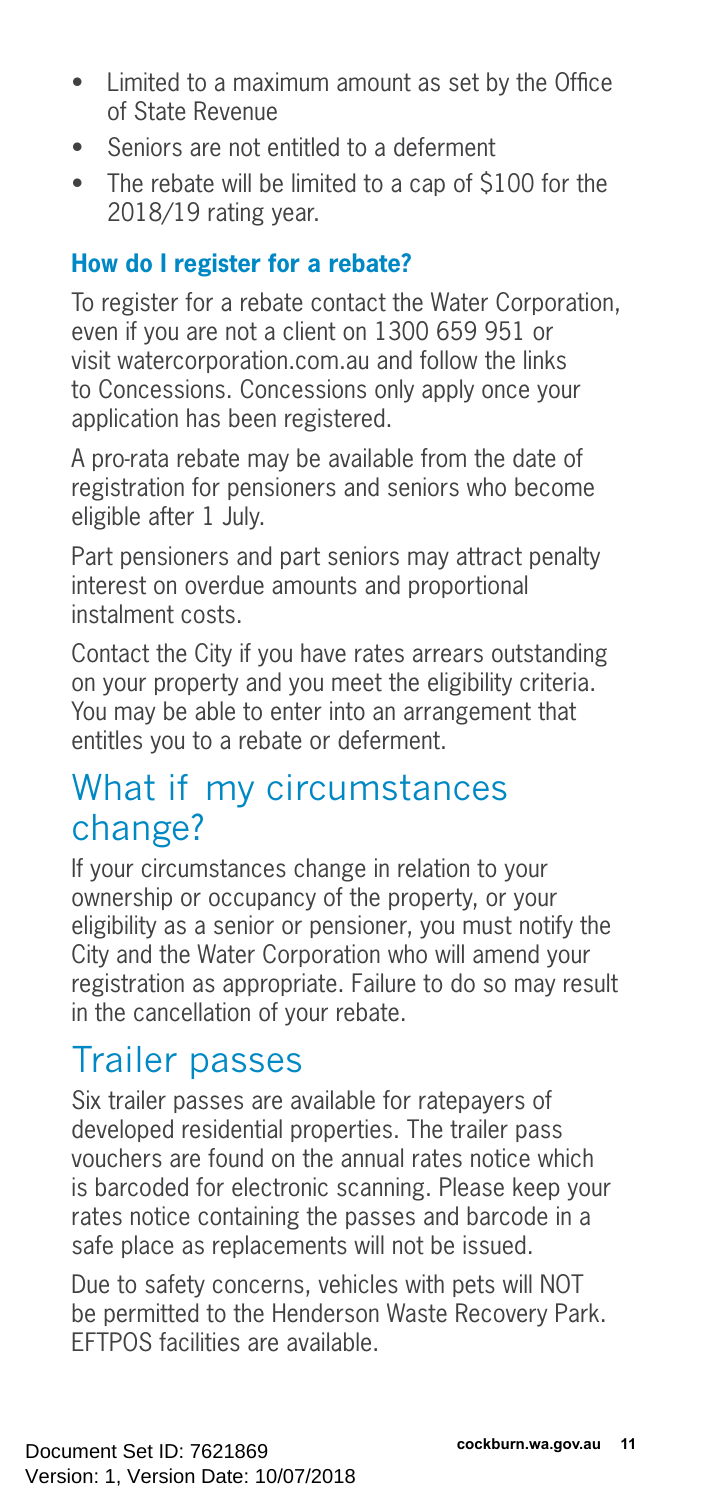#### \*\* **Note: Local Government Pensioner Rates Concession for 2018/19**

As part of the 2015/16 State Budget, the State Government announced that from the rating year commencing 1 July 2016, the 50 per cent concession allowed to eligible pensioners on local government rates would be restricted to a capped amount. Western Australia was the only State not to provide a dollar cap on Local Government rates. The pensioner rates capped amounts will be set each year, consistent with the manner in which seniors rates caps are set. The gazettal of the cap amounts usually occurs in late June, prior to the commencement of the rating year. The City does not administer the laws in regards to pensioner concessions. If you wish to lodge a complaint regarding the capping of the pensioner rebate you will need to contact your local Member of Parliament.



**Document & Cockburn Bates & Fire Control Order** Version: 1, Version Date: 10/07/2018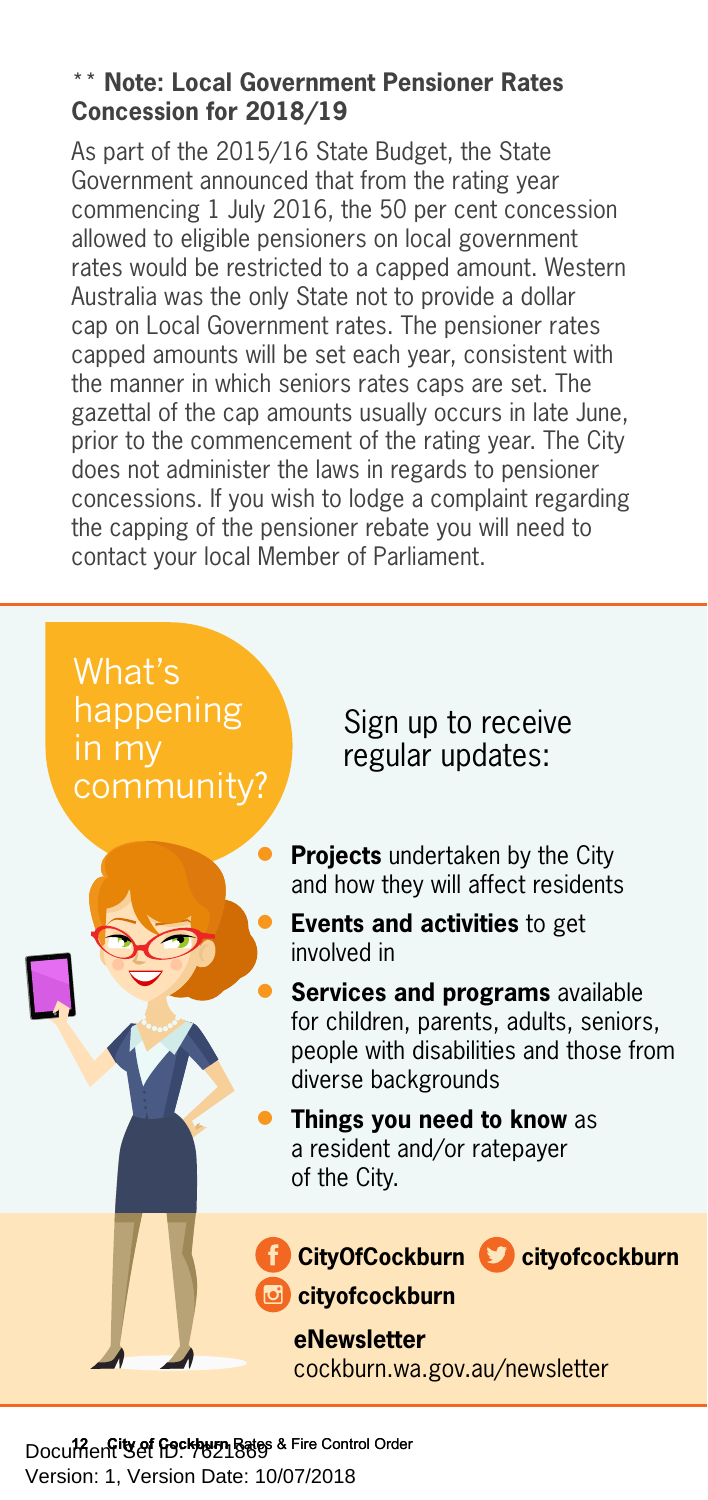# **City of Cockburn** Fire **Control** Order

**Effective from 10 May 2018** 

The City of Cockburn Fire Control Order is available in Portuguese, Italian, Croatian and Cantonese upon request.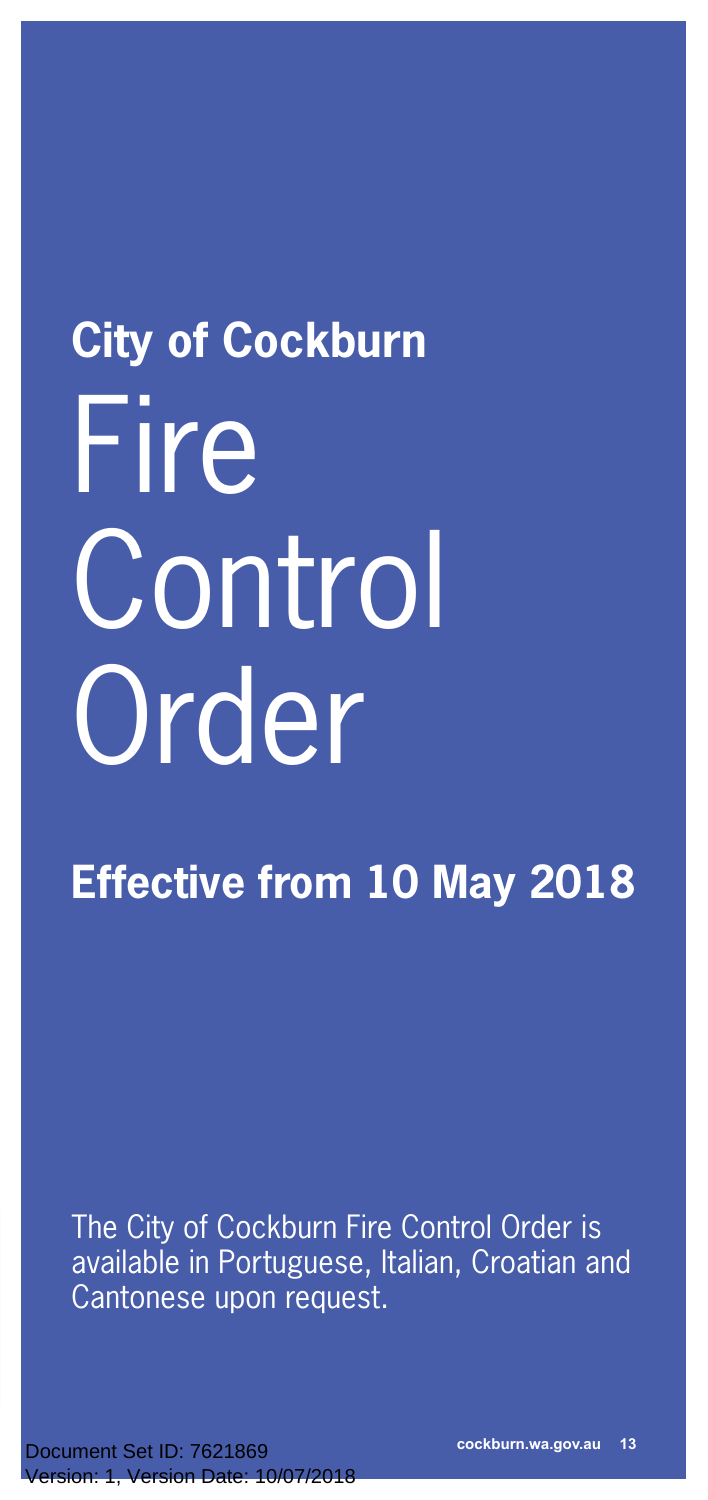#### **First and Final Notice**

Pursuant to *Section 33 of the Bush Fires Act 1954* owners or occupiers of land situated within the City of Cockburn are required by law to comply with the prescribed Fire Control Order here within.

#### **1 All Property (vacant or developed) – less than 4,047m2**

To reduce the fire hazard on your land and to comply with the requirements of this Fire Control Order you are required to:

- 1.1 Have all flammable materials such as dry grass and weeds slashed, mown or trimmed down by other means to a maximum height of 50mm across the entire property for the duration of this firebreak time; and
- 1.2 Remove all dead vegetation.

#### **2 All Property (vacant or developed) – 4,047m2 or greater**

To reduce the fire hazard on your land and to comply with the requirements of this Fire Control Order you are required to:

- 2.1 Construct a firebreak (as defined within section 3 of this order) immediately inside all external property boundaries, this includes those adjacent to roads, drains, rail reserves and any public open space reserves; and
- 2.2 Remove all dead vegetation surrounding and over all habitable structures to a radius of 3 metres except living trees, shrubs, maintained grass and gardens under cultivation.

#### **3 Firebreak Specifications**

A firebreak is an area of land cleared of flammable material, installed to minimise the spread or extension of a fire and to provide suitable access for fire fighting vehicles. The standards of a compliant firebreak are as follows:

- 3.1 A firebreak must be constructed of bare earth, stone, or sealed surfaces and be clear of all flammable materials to create a 3 metre wide trafficable surface;
- 3.2 Maintained grass may occupy a firebreak;

**Documents of Gockburn Bates & Fire Control Order** 

Version: 1, Version Date: 10/07/2018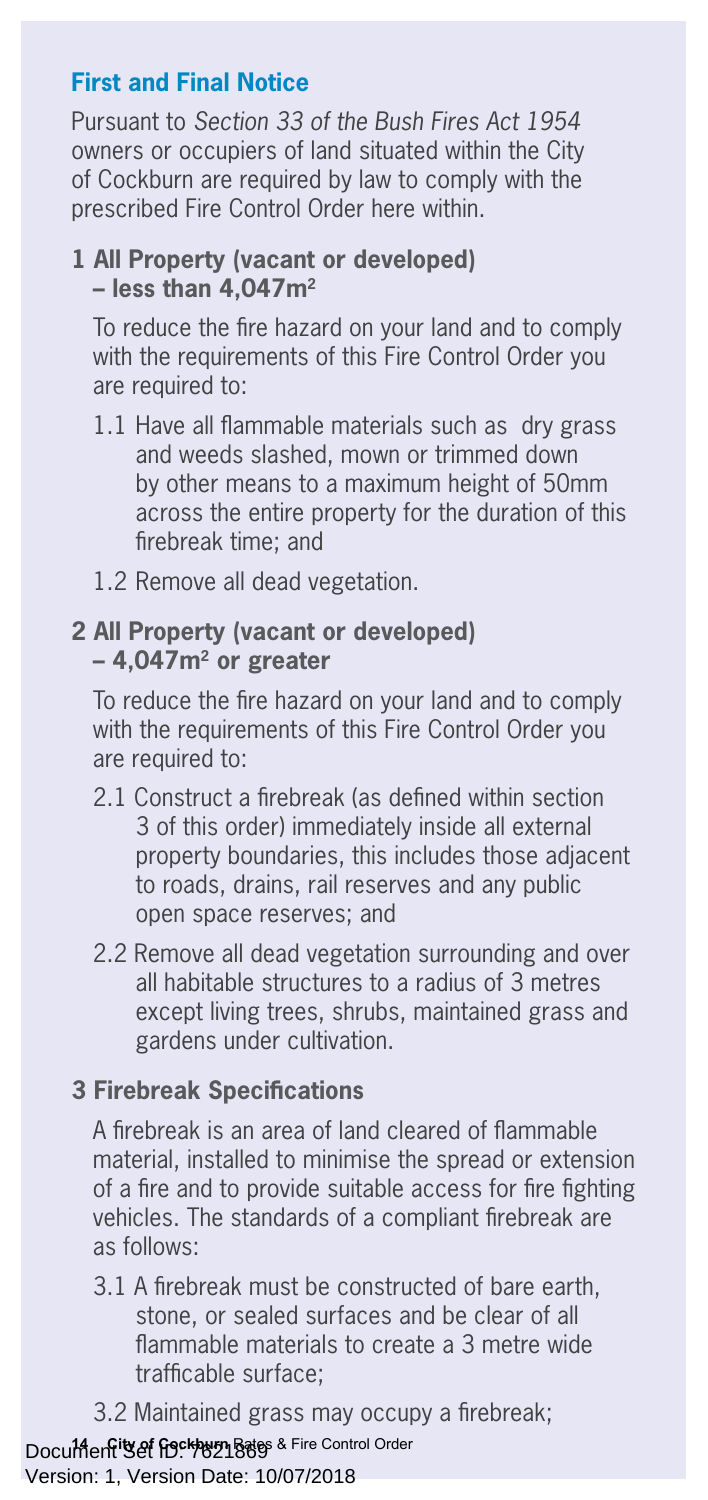- 3.3 Overhanging branches must be pruned to provide a 4 metre vertical clearance above the full width of the 3 metre firebreak surface; and
- 3.4 A firebreak must be a continuous trafficable surface for a fire fighting vehicle, clear of any obstructions and must not terminate in a cul-de-sac (dead end).

#### **4 Additional Works**

Regardless of land size and location, the City of Cockburn or its Authorised Officer(s) may require you to undertake additional work(s) on your property to improve access and/or undertake further works where in the opinion of that Authorised Officer(s). these works would be conducive to preventing the outbreak and/or the spread or extension of a fire.

#### **5 Fire Control Order Variations**

A variation will be considered where the owner and/ or occupiers believe it is impractical to meet the compliance requirements of this Fire Control Order.

Approved structure's occupying a firebreak will not require a variation approval. However, a firebreak will be required to be installed as close as practical around the approved structure.

If approved, variations will be valid in perpetuity, unless a new variation has been approved or the property changes ownership.

The City of Cockburn reserves the right to review, amend or revoke an existing variation in writing at any time. Should a request to vary the Fire Control Order requirements on your property not be approved in writing, this Fire Control Order must be complied with as applicable in its entirety.

#### **6 Burning**

During the declared prohibited burning time, owners and/or occupiers must not undertake any bush or garden refuse burning activities.

During the declared restricted burning time only, owners and/or occupiers may:

6.1 Apply for a permit to burn the bush for bush fire risk mitigation purposes, by following the conditions imposed on a permit to burn as issued by an Authorised Officer.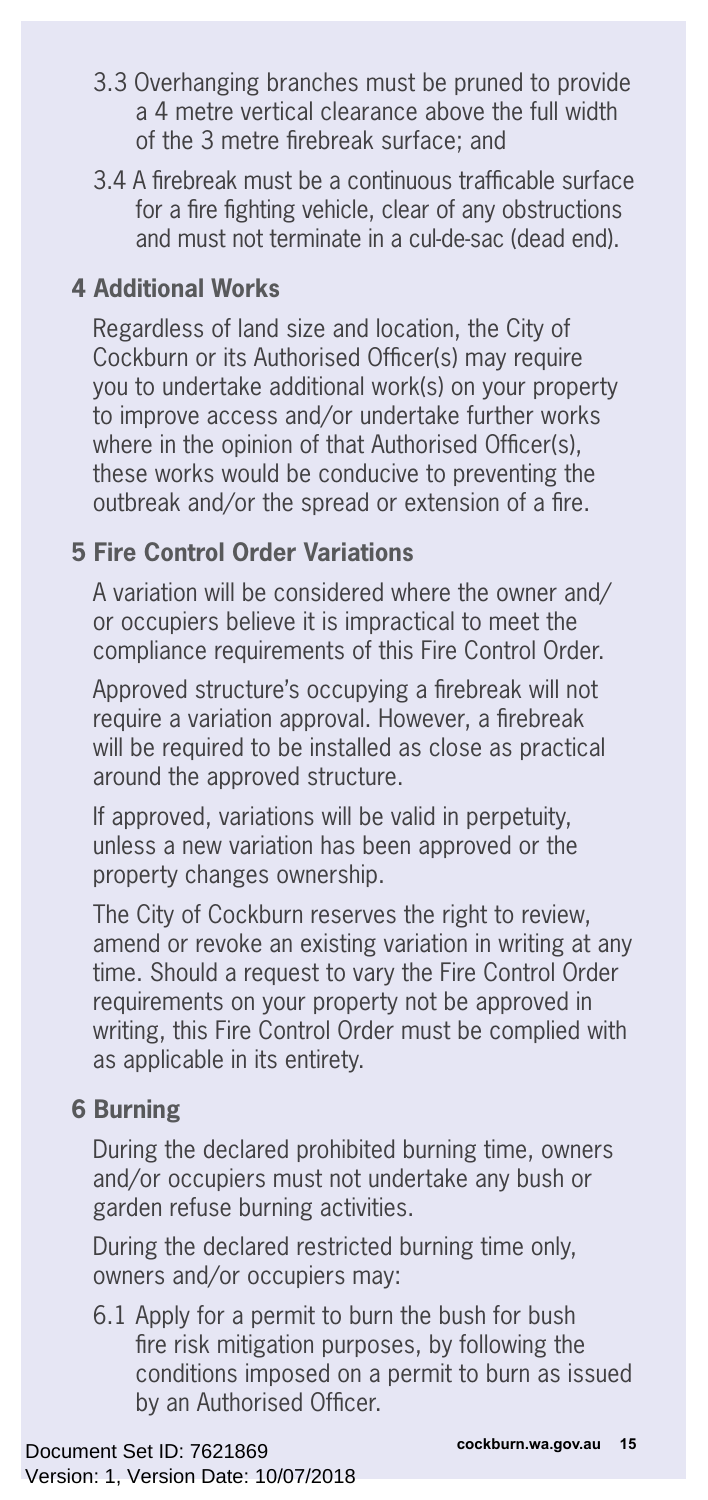- 6.2 In areas zoned rural by the Metropolitan Region Scheme you may undertake burning of leaves, tree branches, and other dry vegetation in piles no larger than  $1m<sup>3</sup>$  in size, without a permit to burn, subject to the following conditions:
	- 6.2.1 No flammable material (other than that being burned) is to be within 5 metres of the fire at any time while the fire is burning;
	- 6.2.2 The fire is lit between 6pm and 11pm and is completely extinguished before midnight on the same day;
	- 6.2.3 At least one person is present at the site of the fire at all times until it is completely extinguished; and
	- 6.2.4 When the fire is no longer required, the person ensures that the fire is completely extinguished by the application of water or earth.

During the unrestricted burning time, owners and/or occupiers in areas zoned rural under the Metropolitan Region Scheme may burn garden refuse and set fire to bush on their land without a Permit to Set Fire to the Bush. Burning of the bush must be in accordance with all relevant State legislative requirements.

Burning of garden refuse in areas not zoned rural should not be undertaken within the City of Cockburn, unless approved by an Authorised Officer. Burning of household waste is prohibited in all areas of the City of Cockburn.

#### **7 Penalties**

Failing to comply with this Fire Control Order will result in a penalty of up to \$5,000. A person in default is also liable whether prosecuted or not to pay the costs of performing the work directed by a City's Authorised Officer.

Any owner and/or occupier who engages a contractor to undertake works on their behalf is responsible to ensure that the works completed meet the requirements of this Fire Control Order.

Any Fire Control Order previously published by the City of Cockburn in the Government Gazette or in any Western Australian newsprint is hereby revoked.

*By Order of Council*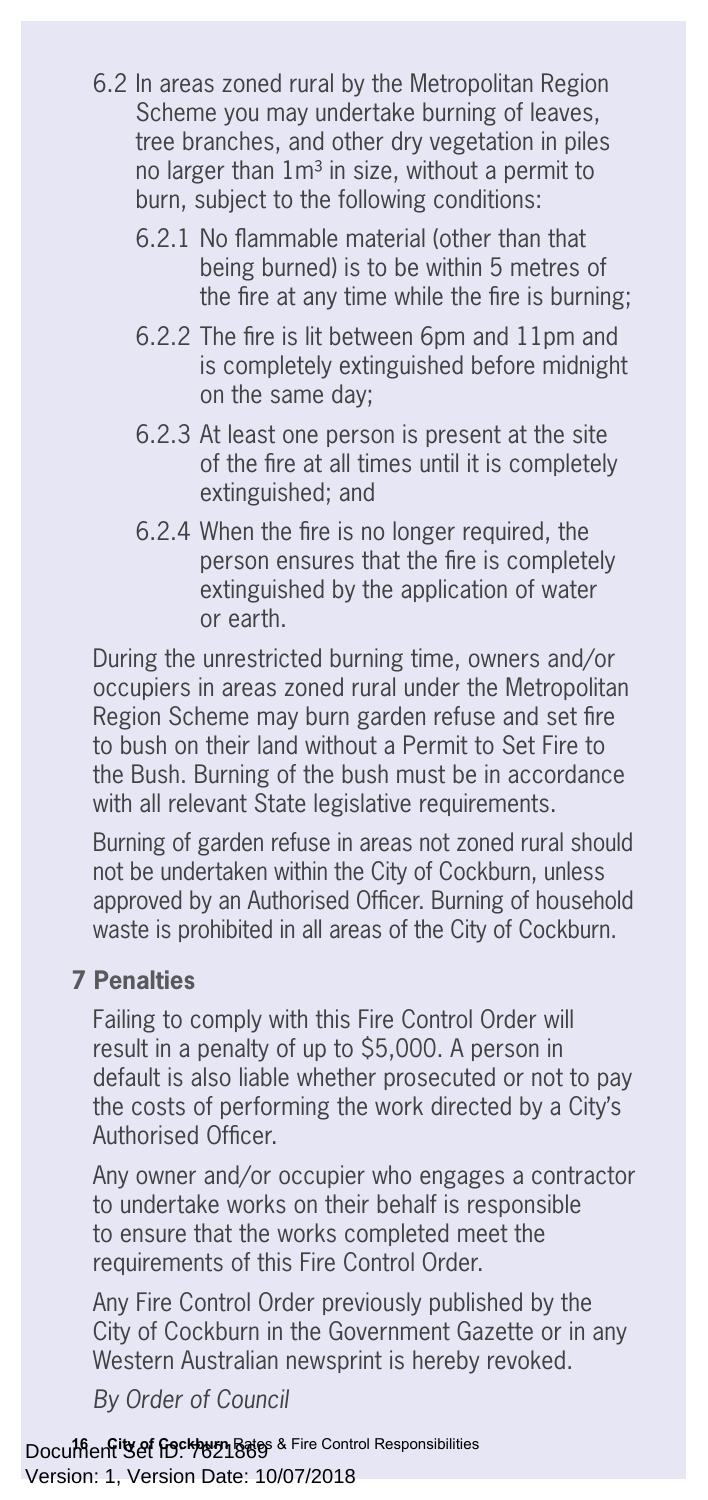#### **Definitions**

**Authorised Officer:** A person appointed by the City of Cockburn Chief Executive Officer as an authorised person/ officer to exercise the powers and duties set out in the Local Government Act 1995, Bush Fires Act 1954 and Local Law(s)

**Flammable Material:** Any dead or dry grass, vegetation, substance, object, thing or material (except living flora including live and/ or habitat standing trees) that may or is likely to catch fire and burn or any other thing deemed by an Authorised Officer to be capable of combustion.

**Maintained Grass:** Soil covered land, planted with grasses or other durable plants, maintained green and less than 50mm in height.

**Prohibited Burning Time:** The time of each year where it is unlawful to set fire to the bush at any time. This time is normally from 1 December of each year until and including 31 March of the following year. This time may be amended, subject to prevailing seasonal conditions.

**Restricted Burning Time:** The time of each year where it is unlawful to set fire to the bush without a valid Permit to Set Fire to the Bush issued by an Authorised Officer. This period is normally from 1 April until and including 31 May and from 1 October until and including 30 November of any year. This time may be amended, subject to the prevailing seasonal conditions.

**Unrestricted Burning Time:** The time of each year where it is lawful to set fire to the bush at any time, in areas zoned rural under the Metropolitan Region Scheme. This time is normally from 1 June until and including 30 September. This time may be amended, subject to the prevailing seasonal conditions.

**Firebreak Time:** The time of each year where fire hazard reduction works must be maintained as specified in this Fire Control Order. This time is 1 November of each year until and including 15 April of the following year.

**Structure:** A building, as defined in the Building Codes of Australia (BCA) may be made up of a number of classes if it has a mixed use.